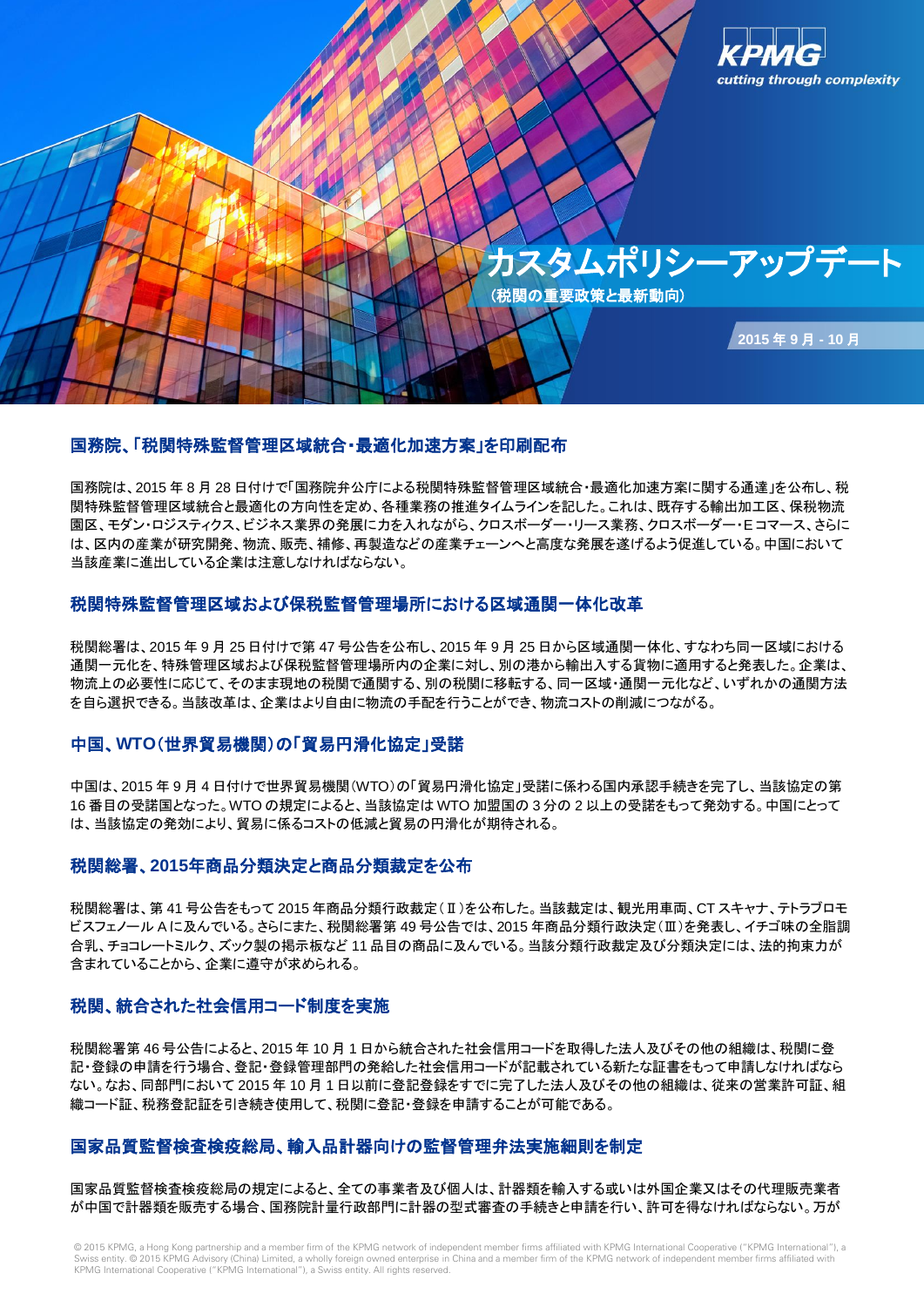一、認可されない場合には輸入ならびに販売の一切を行うことができない。企業は、計器の輸入又は販売に先立ち、関連規定に従い、 審査手続きを申請する必要がある。

## 各地域の税関政策の最新動向

#### 深圳税関、自由貿易試験区前海蛇口エリアで「企業の自主的開示」制度を試行

深圳税関は、中国(広東)自由貿易試験区深圳前海蛇口エリアにおいて、「企業の自主的開示」制度を試行することを決定した。同制度 によると、区内で活動する企業は、当該制度の試行に自主的に参加することが可能となる。参加企業は、過年度 3 年間に行った輸出 入活動、または輸出入貨物と直接に関わった活動が、税関の監督管理規定に則っているか、自ら検査するか或いは第三者仲介機関 に委託することができる。該当企業は、検査に関連する情報や証憑を整理して、深圳税関の経済特区駐在事務所に書面による開示報 告書を提出しなければならない。企業が開示した情報が、税関の監督管理規定に犯則する場合、税関は法律に基づき行政処罰を行う が、自主的開示の制度により、行政処罰を軽減または免除することができる。

## 福州税関、福建自由貿易試験区で事前教示制度に関する「自主的申請、全区域通用」プロセスを実施

福建税関は 2015 年 10 月 10 日付けで第 28 号公告を公布した。当該公告は、福建自由貿易試験区福州エリア及び平潭総合実験区 において、事前分類制度の「自主的申請、全区域通用」プロセスの実施を決定した。企業が上記の 2 区域内で商品を輸出入する場合、 自主的に「事前分類回答書」を提出し、かつ申告する場合、税関は「事前分類回答書」で確認した商品分類に従い、手続き上の審査を 完了した後に通関を許可する。

## 杭州税関、「中国(杭州)クロスボーダー**E**コマース総合試験区に対する税関監督管理の計画」を公布

杭州税関は 2015 年 10 月 20 日付けで第 2 号公告を公布した。当該公告の「中国(杭州)クロスボーダーE コマース総合試験区に対 する税関監督管理の計画」は、クロスボーダーE コマース総合試験区の輸出入業務に対し、それぞれ申告、検査、徴税、通関の監督管 理方法を規定したものである。杭州クロスボーダーE コマース総合試験区に所在する企業は、当該規定に従って通関手続きを行わな ければならない。

チャイナータックスアラートの最新号

#### [国務院弁公庁による「税関特殊監督管理区域の統合・最適化計画の促進」の印刷配布](http://www.kpmg.com/CN/zh/IssuesAndInsights/ArticlesPublications/Newsletters/ChinaAlerts/Documents/China-tax-alert-1509-27-Special-Customs-Supervision-integration-optimization-plan-c.pdf)

中国、WTO [の「貿易円滑化協定」受諾](http://www.kpmg.com/CN/zh/IssuesAndInsights/ArticlesPublications/Newsletters/ChinaAlerts/Documents/China-tax-alert-1509-22-China-Ratifies-WTO-Trade-Facilitation-Agreement-c.pdf)